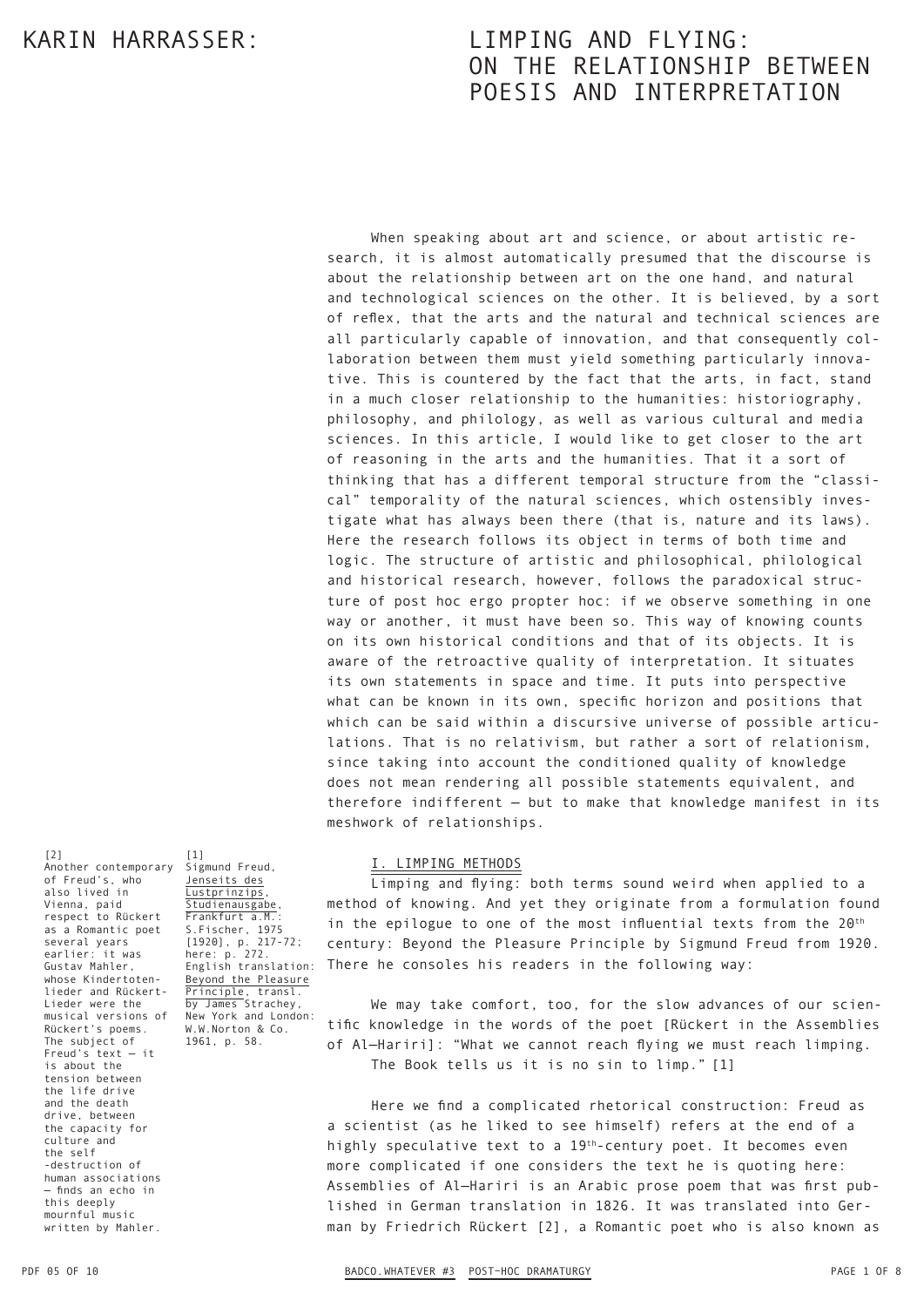the founder of Oriental studies. The Assemblies themselves were written by Al—Hariri, a famous erudite from Basra (b. 446 — d. 515/516 according to the Islamic calendar). "The circumstances of his life," as Rückert writes, "are unimportant, but his work was highly esteemed in all of the Orient, and because of its difficulty it was glossed and commented by many."[3] It was clear to Rückert that the Assemblies were virtually untranslatable, since "the core itself, the centre of many of his maquamat is something that adheres to the original language and falls off together with it. In such cases, I provided various substitutes, on which the reader can find comments in the annotations to the particular maquama. But that which could not be solved in any way, I decided to leave out altogether."[4]

In other words, Rückert engaged in poetry and philology at the same time. To practice philology (in other words: to compose a post hoc commentary) and to produce poetry (the "initial" phase of creation) have the same result: they provide substitutes, comment on the present text, and leave out some of its elements. "Providing substitutes" — that leads us closer to Aristotle's understand‑ ing of poetry. His central notion, that of mimesis, has been traditionally interpreted in two ways: as (naturalistic) imitation and veracious representation, or else as performative enactment. Rückert's substitutes move somewhere in between. However, the term "substitute" also introduces a completely modern notion of poetry, namely that of the Russian formalists such as Roman Jakobson. He established the poetical functions of language as an innovationgenerating play of substitution and adjustment: according to him, poeticity is a function of language, in which the linguistic material itself first emerges by being substituted on a "wrong" axis of language; when, for example, an acoustic equivalent dominates the statement instead of a semantic operation, which occurs in rhymes or in alliterative forms of language: Tick, Trick & Track, horrible Henry, klipp & klar.

Therefore, the text quoted by Freud is in itself a multilayered entity in terms of time, place, and language: he uses Arabic poetry from the  $12^{th}$  century – according to the Christian calendar  $-$  in a 19<sup>th</sup>-century German translation in order to make his own undertaking in a very speculative text more plausible. The speculative nature of his text was clear to him. Freud knew that in many "arguments" he did not really know, but rather guessed, and that he was moving far beyond the framework of established methods of scientific reasoning. He even stated precisely why he combined empirical and speculative elements: he wanted to understand a phenomenon that occurred in his patients, which he named "the repetition compulsion". However, it was a phenomenon that he could not explain by using psychoanalytical theory as it was recognized at the time, and it was also not adequately covered by any other psychological theory. Therefore, in this text he attempted to reposition a weak spot in his own thought, trying at the same time to expand his discipline (psychology).

His problem was the following: in the original theory of the psychological apparatus, everyday dealings and actions are caught between the pleasure principle and the reality principle. According to that idea, the organism is primarily oriented towards the

[3] Friedrich Rückert, "An die Leser." Die Makamen des Hariri, www.bit.ly/ footnote3.

 $[4]$ Ibidem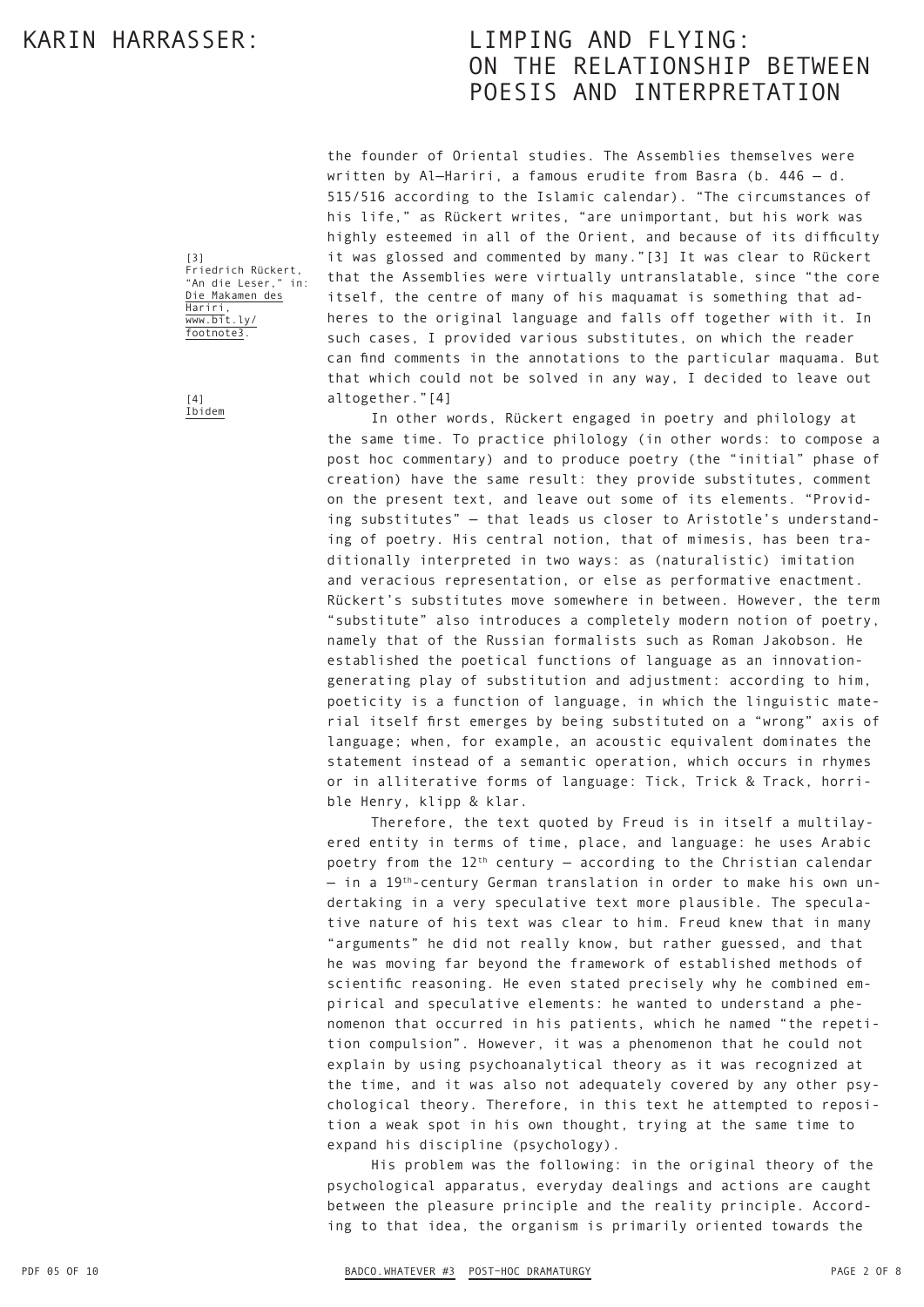maximization of pleasure and the minimization of suffering. However, owing to the social character of man and the social norms that are therefore omnipresent, not every pleasure can be obtained immediately and that is the reason for the emergence of the reality principle, which allows an individual to fulfil some desires indirectly, or in a "discounted" form. With early Freud, this results in conflicts which he outlined in his Oedipal scheme, in which the father represents the reality principle, while the mother stands for the "oceanic" of instantaneous gratification. What irritated Freud around the year 1920 was, however, that he was realizing, again and again, that his patients by no means acted so as to avoid suffering, but quite on the contrary: they systematically lived out such situations (e.g. they always repeated the same painful relationship constellations). An even more extreme case was his therapeutic ex‑ perience with the patients suffering from war neurosis, who were obviously dominated by an obsession to recall their wartime experiences again and again, instead of recollecting in their memory the pleasant experiences they had before the war.

In order to explain the repetition compulsion, Freud in Beyond the Pleasure Principle takes different approaches: he argues physiologically (along with Gustav Theodor Fechner or Josef Breuer), by looking at the body as a machine that is subject to impetuses, and tries to establish an equilibrium; he argues from the viewpoint of evolutionary biology in order to explain the relationship between reproduction/libido and death; and eventually arrives to the ancient myth of differentiation between man and woman. It is the idea of spherical beings, who get split by Zeus and are ever since searching for their opposite pole, which brings Freud to the death drive. All this he must mobilize in order to give structure to his counterintuitive theory, namely that  $-$  firstly  $-$  the drives are not oriented forwards, but quite on the contrary, always tend backwards, towards a state of balance, which is why eventually death is the aim of every drive. Secondly, the pleasure principle is not counteracted by the reality principle, but clamped between life drive and death drive: torn between the desire to socialize and the desire to die, the life of instincts is a perpetuum mobile, and life is but a detour leading to death.

Where does that all lead us? In the text, the interpretation of life as a detour itself takes the form of a detour into various bodies of knowledge. In this way, psychoanalysis as an art of interpretation is extended from individual to general matters, yet it remains speculative. Reading of the text requires some detours as well: the connections turn into a labyrinth, the process of reading is deferred, and one inhabits various worlds, times, and genres, all kinds of sciences and artistic artefacts. This is a typical philological procedure: the more one looks at a cultural artefact under the magnifying glass, the more precisely one studies its origins, the more ramified and fantastic that artefact will become. It will transform itself in one's hands and after interpretation it will already be something else. Limping, that would be — that is the first hypothesis — the philological commentary: as a matter of fact, "footnotes" are added in order to lend some stability to the "limping" text. As for the flying  $-$  the poetry  $-$  I will come back to that in a moment.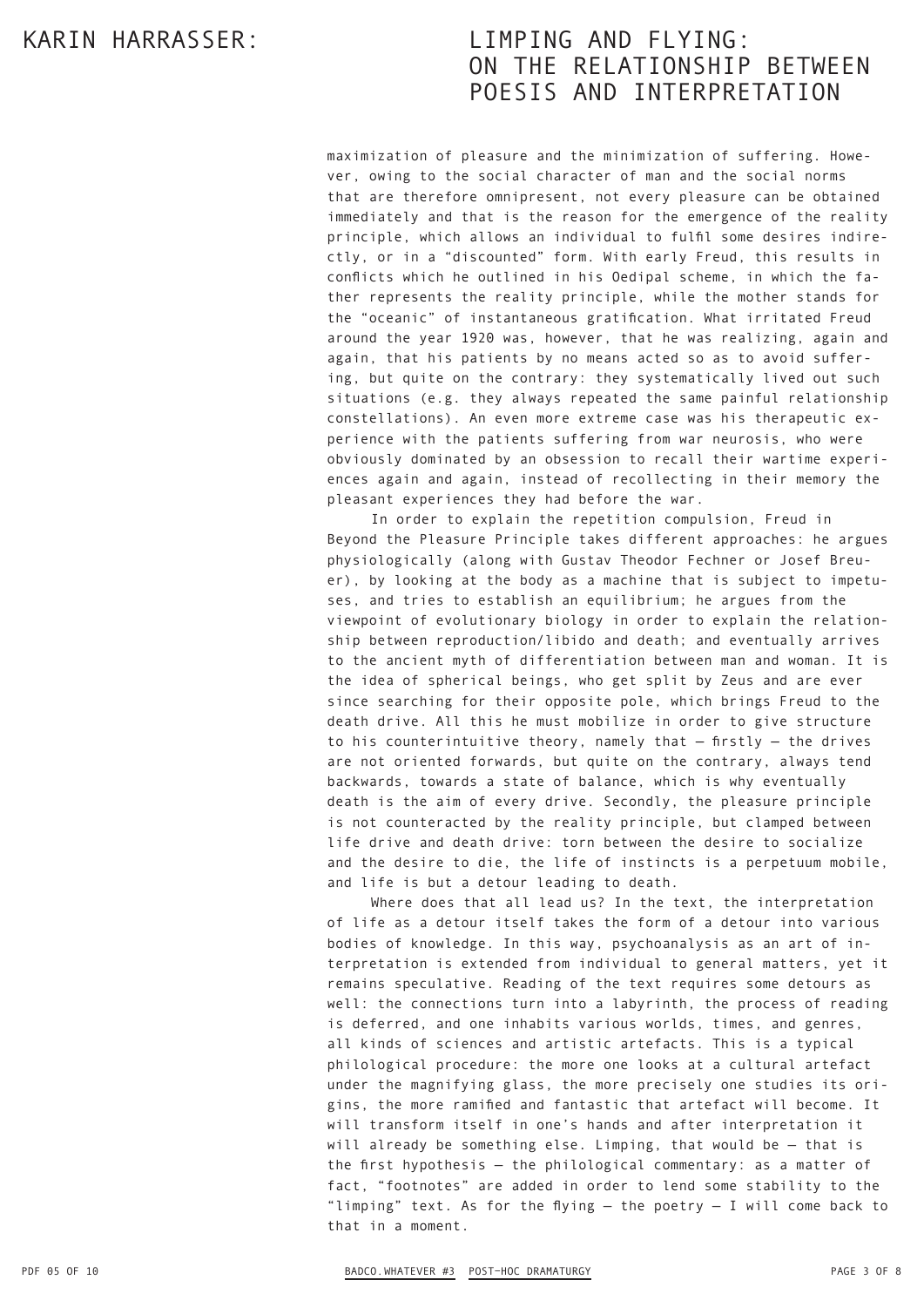#### II. INTEREST IN CONDITIONAL KNOWLEDGE

Another Romantic poet offered in his early writings a brief and succinct definition of philology, to the love of language. Friedrich Schlegel wrote in 1797 with decisiveness: "фλ is inter‑ est in conditioned knowledge." And a note on the margins says: "Is all conditioned knowledge фλ and historical?" [5]

Schlegel was interested in separating the realm of philology from that of philosophy. For philosophy is not interested in conditional knowledge; instead, it seeks the absolute, the eternal, and the unconditioned. Poetry, as the third reference point, is according to Schlegel likewise oriented towards the eternal, same as philosophy, yet has a different sensual form and supports philosophy in its quest for the absolute in a very specific form: since the eternal and the unconditioned is always sought, yet remains unreachable per definitionem — it is the drive of philosophy and the sciences, but also their unreachable goal. It is poetries task to give sensual expression to both the quest and its unreachable quality. But Schlegel also brings poetry close to historiography. In its highest potency, poetry is equivalent to history, both in its capacity to look out into completely foreign times and places, and with regard to its sensitivity for the mutability of certainties. During the Romantic period, the unreachable quality of the absolute made philosophy reflexive as to its own conditions of possibility and thus gave a new role to poetry: it "can also more than any other form - hover at the midpoint between the represented and representation, free of all real and ideal self-interest, on the wings of poetic reflection, and can raise that re‑ flection again and again to a higher power, can multiply it in an endless succession of mirrors."[6] Here we again stumble upon the notion of "interest" in the definition of poetry. In this case, poetry is "free of all real and ideal self—interest." But what does Schlegel mean by interest? It is quite certain that philology is "interested" as it is bound to the present, for example by investigating ancient writings out of its present interest. Poetry is likewise an intermediary field, but it is "disinterested", since it is in principle oriented towards the non—present; and yet, it moves between the mirrors of the  $-$  historically specific  $-$  linguistic forms. That is no eternal with a clear temporal form, but such that gets lost in itself like in a labyrinth.

Selfreferentiality of language and indecisiveness regarding the facticity of sensual realities are important features of such poetics. Thus irony, one of the preferred styles in Romanticism, "contains and arouses a feeling of indissoluble antagonism between the unconditioned and the conditioned, between the impossibility and the necessity of complete communication."[7]

What is then the relationship between philology and poetry? Philology is bound to the historical conditioning of knowledge, since all human knowledge is tied to language and the language as shown in the study of ancient writings — is quite obviously changeable. It shows that all form of knowledge and truth is necessarily relative and unperfect; poetry strives — and always fails - to reach the unconditioned and the eternal, but remains - despite its relative autonomy with respect to the present - materi-

[5] Quoted from: Caroline Welsh and Stefan Willer, "Einleitung", in: idem (ed.), Interesse für bedingtes Wissen. Wechsel-beziehungen zwischen den Wissenskulturen, Munich: Fink, 2008, 9-18; here: 9.

Kritische Friedrich-Schlegel -Ausgabe, vol. 2, ed. by Ernst Behler et al. (Munich, Paderborn, and Vienna: Schöningh, 1958ff), 182f, fragment 116. English translation: Friedrich Schlegel's Lucinde and the Fragments, transl. by Peter Firchow (Minneapolis: University of Minnesota Press, 1971), p. 175.

[6]

[7] Ibid., p. 368. English translation: p. 156.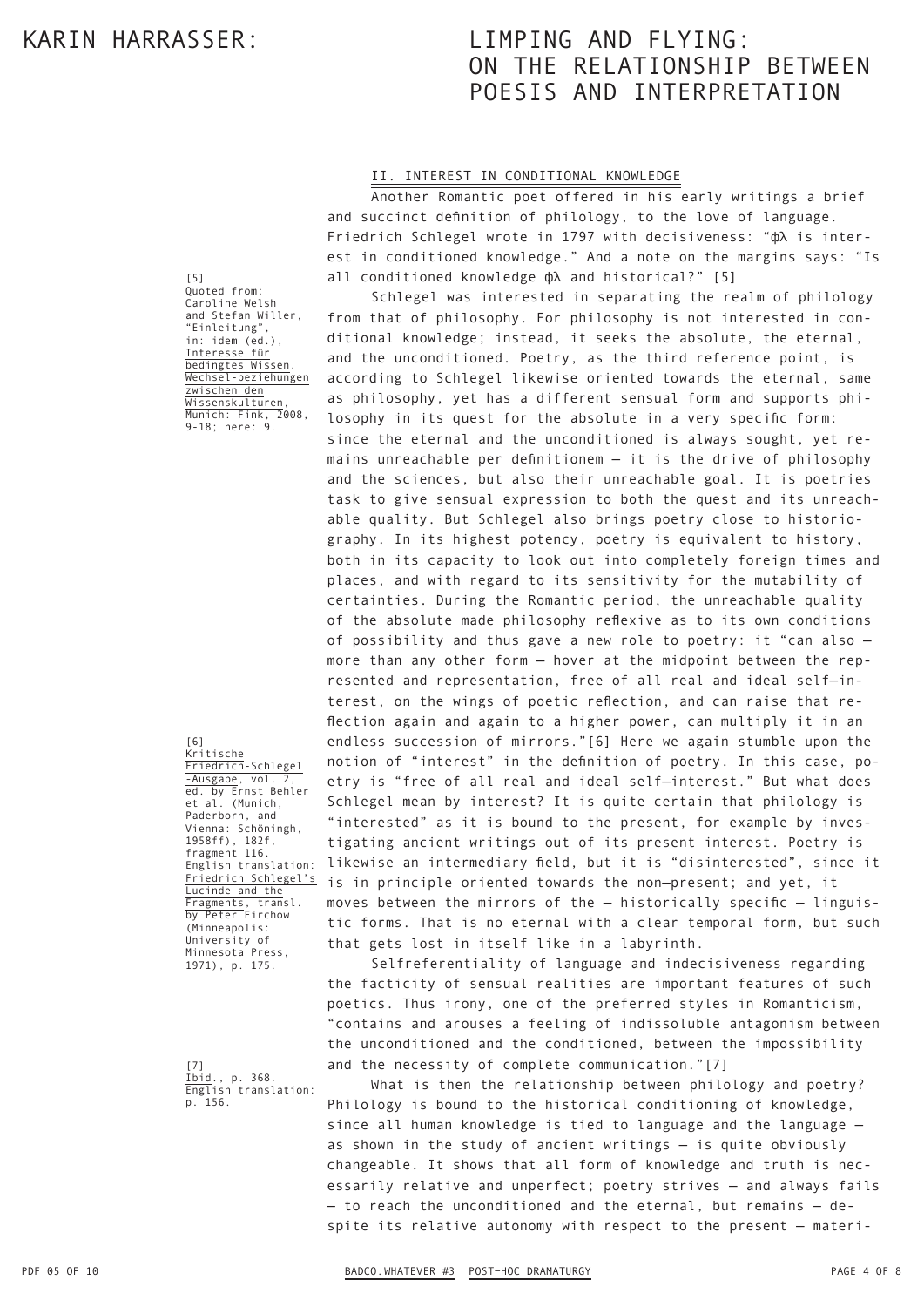ally tied to language and therefore moving within it in a hovering manner, like in the mirror cabinets; it creates its own, selfreferential form of reasoning. In its own way, poetry thus shows that all forms of culture are conditioned. Schlegel's question, noted on the margins: "Is all conditioned knowledge фλ and historical?" can therefore be answered negatively: conditional knowledge needn't be philological or historical; it can also be poetical, only in that case it is perhaps no longer knowledge, but an image or poetry.

Expressed in a more contemporary form, one could say that philology averts knowledge in time: on the one hand, it elaborates the distance to the past, while on the other it clearly shows that all interpretation is bound to the present; poetry, however, goes beyond that; it does not simply accept the conditioning, but strives to change, develop, reshape, and keep in motion the material of language; it does not want to preserve it in a particular moment of history, and therefore it is oriented towards "eternity". That is likewise implied by Friedrich Rückert's characterization of the narrative logic—he calls it economy—of the maqamat:

The economy of the maqamat is utterly simple: each of them is an autonomous poetical household, perfected in itself, without any relations of exchange with the others, without influencing them or being influenced in turn. In each of them, an adventure begins and ends, and the following does not result from the previous; instead, they emerge together from a common centre, the character of the hero, who then finds its full perfection in the complete circle of the maqamat. One does not see the action progress; and yet, the goal is eventually reached; the presentation does not evolve, it moves in a circle. Thus, the arrangement is planetary, or even radiating like the leaves of a palm tree. (...) The poet is inexhaustible while alternating this uniform pattern; he is always fresh, surprising, and entertaining.[8]

However, Friederich Schlegel perhaps drew an even more radical conclusion from the Romanticist notion of poetry, namely the call for a "progressive universal poetry", which should mix all genres at its disposal. It should "mix and fuse poetry and prose, inspiration and criticism, the poetry of art and the poetry of nature (...). The romantic art of poetry is still in the state of becoming; that, in fact, is its real essence: that it should forever be becoming and never be perfected."[9]

[9] As in n.6, 182 f. English translation: p. 175.

[8] As in n.3.

> The impure mixture, the juxtaposition of the incompatible, is therefore the privileged milieu of the linguistic becoming. Poesis and the post hoc of interpretation that comes back onto itself mix, since the former breaks into the unknown future, while the latter in the alien past; and both do that radically situated in the present.

### III. THE LABYRINTH AND THE PHANTASTIC

 $\overline{I}$  will jump into the 20<sup>th</sup> century now in order to ask again the question about the characteristic features of the poetical/ philological/philosophical approach. In my opinion, such an approach can be found in Robert Musil's Man without Qualities. In this novel, he has invented a literary procedure that he calls "phantastic precision". He prefers it over the "pedantic preci-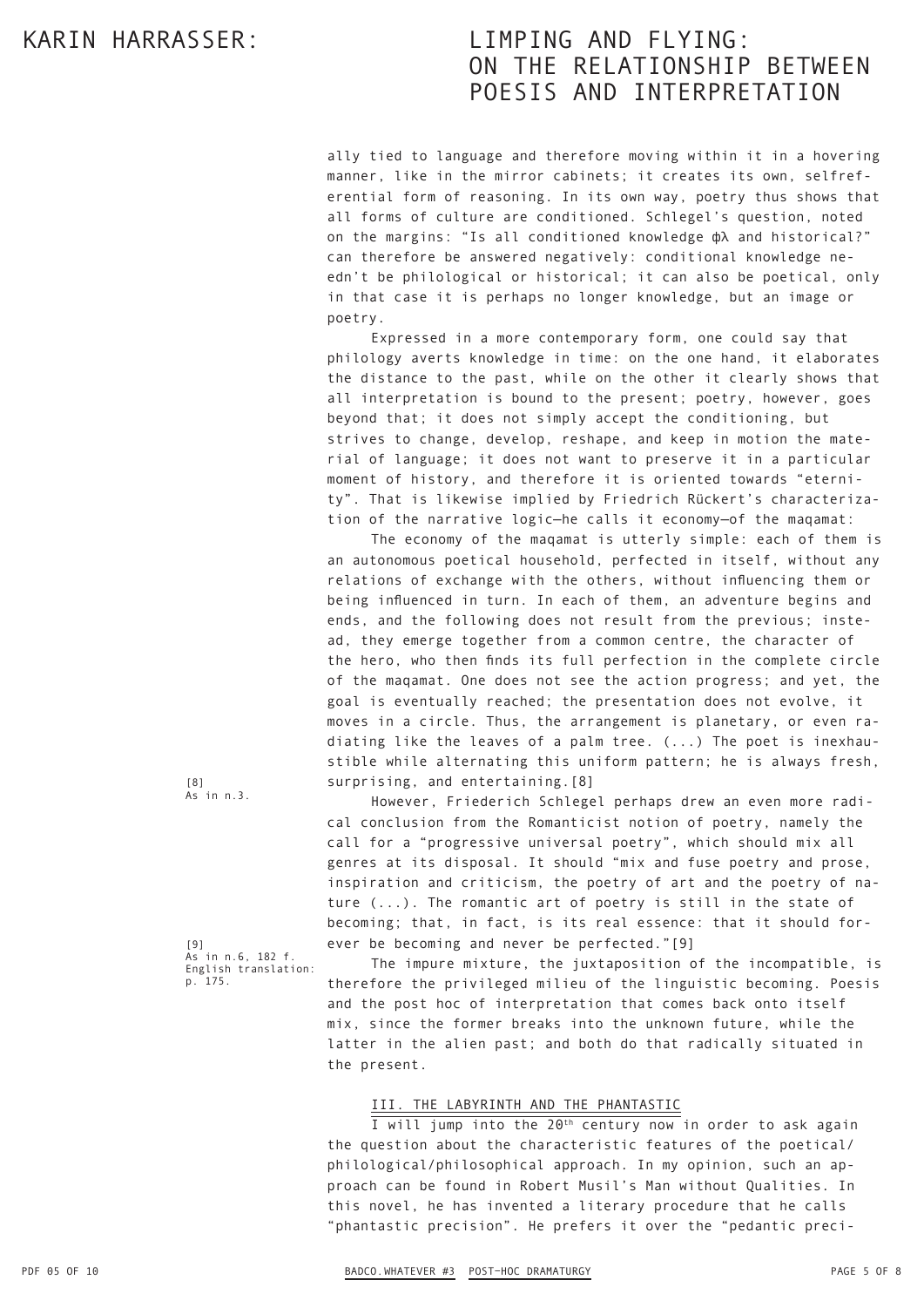[10] Cf. Joseph Vogl, Über das Zaudern, Berlin and Zurich: Diaphanes, 2007, 75 f.

[11] Robert Musil, Der Mann ohne Eigenschaften I, Reinbek b. Hamburg: Rowohlt, 1987, p. 247. English translation: The Man without **Qualities** transl. by Sophie Wilkins, New York: Vintage International, 1996, p. 267.

[12] Ibid., p. 17. English translation: p. 12.

[13] Ibid., p. 247. English translation: p. 267.

truths that can get reactivated, always and everywhere, but also that of the sciences. Contrary to that, in his Man without Qualities "phantastic precision" is developed as a genuinely literary method. It correlates with his idea of a "sense of possibility". According to Musil, that sense does not ignore the reality and the facts, but builds up a different relation to them. It is a relation in which the goals and the ways of doing things are multiplied, ramified, and become opaque; [10] constrictions and constraints reveal themselves as made and only relatively purposeful. "Pedantic precision", oriented towards an alleged objectivity, on the opposite follows itself the figments of imagination, since it suffers from the misunderstanding that man behaves in a rational manner. It ignores the capacity of human beings to fantasize, to interpret, and to create stories and images. [11] The sense of possibility is therefore not only spleen—like, fantastic, and dreamy: it invents alternative chimeras in order to re-evaluate the supposed "reality" and to trace within it possibilities that have hitherto remained undiscovered. The sense of possibility is therefore not simply fishing in muddy waters. "The man with an ordinary sense of reality" — Musil says — "is like a fish that nibbles at the hook but is unaware of the line," while a man "with that sense of reality which can also be called a sense of possibility trawls a line through the water and has no idea whether there's any bait on it." The sense of possibility is a version of the sense of re‑ ality rather than its opposite. The goal-orientedness and the alleged factuality of "the life snapping at the bait"[12] deceives Musil against a concrete practice, which occupies and structures space, even though it is at first erratic or — poetic: the trawling of a string through water. According to Musil, this procedure of "phantastic precision"[13] is even truer to the facts than the mere logics of constraint. It is a richer procedure, truer to reality, since it takes into account the fact of human power of imagination and counts on it. The capacity of imagining, of going beyond the given, the supposedly stable present — I believe that it brings us closer to what Schlegel called eternity of poetry.

sion", such as that of the courtrooms, with their long deposed

For Robert Musil, it is therefore the point of taking into account the preconditions of enunciations, to tickle out the fictional parts within the objective, to bring into light the corona of other possible ways of observation and language. All these approaches, however, have a tendency - as it was the case with Schlegel's mirror cabinets — to reach no end, to ramify actions into absurdity, to run back into themselves. Robert Musil's novel is itself the best example: it was never finished. However, the author left a convolute with more than 12 thousand sheets and more than 100 thousand annotations and cross—references, which are since 2009 available as a digital edition. And yet, it is precisely Musil's project that also shows how productive it can be to get lost in labyrinths. Rückert's characterization of the maqamat here certainly finds its use: The Man without Qualities is inexhaustible, it is always fresh, surprising, and entertaining (even if its hero no longer finds his perfection).

What happens in this ramifying procedures — Kafka would be another specialist in this field, or Samuel Beckett  $-$  is a cultiva-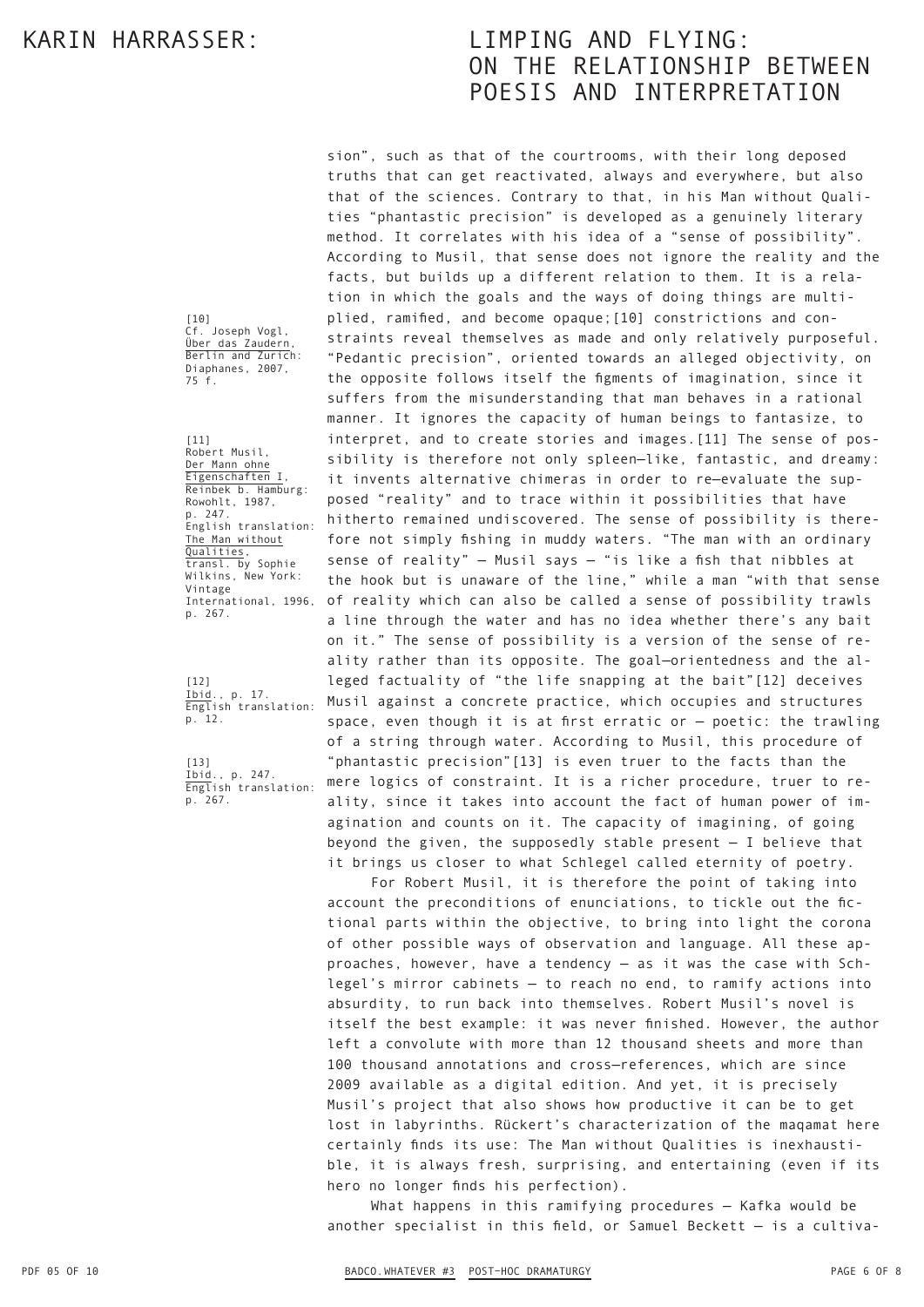tion of the art of limping and stumbling, of recoiling and hesitating; the cultivation of questions such as: Couldn't it be different? Is this already the last answer? Is there no other way?

In his book on hesitation, Joseph Vogl quotes a conversation between Samuel Beckett and his biographer James Knowlson, which talks about this moment of procrastination, of not—having—yet —decided:

But there is always an "in—between". "I will get up now." One doesn't do it. "I will get up now." And then one does it, as if by magic. As if by magic: that means all that we fail to understand. I tell him (Beckett) of telling someone who is obviously in a state of catatonic immobility: "Try harder." Ridiculous. "Try harder." Still nothing. One talks to him, warns him, or even shakes him. No reaction. And then, when he begins to speak perfectly clear, as if he had never been immobilized, one will never find out what made him break out of the circle in which he was turning. Just a while ago he was caught in it, and then he isn't anymore. Beckett commented on my description: "That is as if an animal were sitting in one's head, for which one tries to find a voice; and one tries to lend it one's own voice."[14]

The labyrinth of will, the riddle of intentional action, the historical conditionality of enunciation: We can investigate all that only by limping and in the mode of post hoc ergo propter hoc. A simple "if—then" operation is not sufficient to analyse voices for such entanglements.

In my introductory examples philology as limping and the poetry as flying (Freud, Rückert, Schlegel) were unfolded. In the 20<sup>th</sup> century they seem to have been reduced to mere limping: even poetry is now a sort of limping, it has turned into a cramped movement. There is no disinterested hovering in mirror cabinets; there are only stumbling efforts in labyrinths.

### IV. THE MAGIC OF MIXTURE

Where has the flying gone? It seems to be sensible to consult two philosophers who have determined the notion of "lines of flight": Gilles Deleuze and Félix Guattari. Their thought is an impressive document of an attempt to create space for a movement of thought beyond the enlightenment utopias of liberation; a movement that seeks to free itself from blackmailing discursive formations. Whereas we are constantly presented with a lack of alternatives, supported by allegedly rational arguments, it is the confusing diversities of the concrete that already contain the bases for all possible flights.

To identify and comment these bases, and to bring them into surprising contact — that is, according to Deleuze and Guattari, the task of philosophy. Using the words of Isabelle Stengers, we may say that they are trying to "create (...) an in—between space in the ground of good reasons."[15] What are the methods used by Deleuze and Guattari? It is somewhat like Schlegel's "progressive universal poetry": they mix and juxtapose the most heterogeneous images, narrative particles, philosophemes, and "facts" from the sciences, from philosophy and from the arts in order to generate surprising insights. Philosophy itself has here largely become literature. Deleuze and Guattari have transformed the causal

[14] As in n.10, p. 77.

[15] Isabelle Stengers, Spekulativer Konstruktivismus, Berlin: Merve, 2008, p. 160.